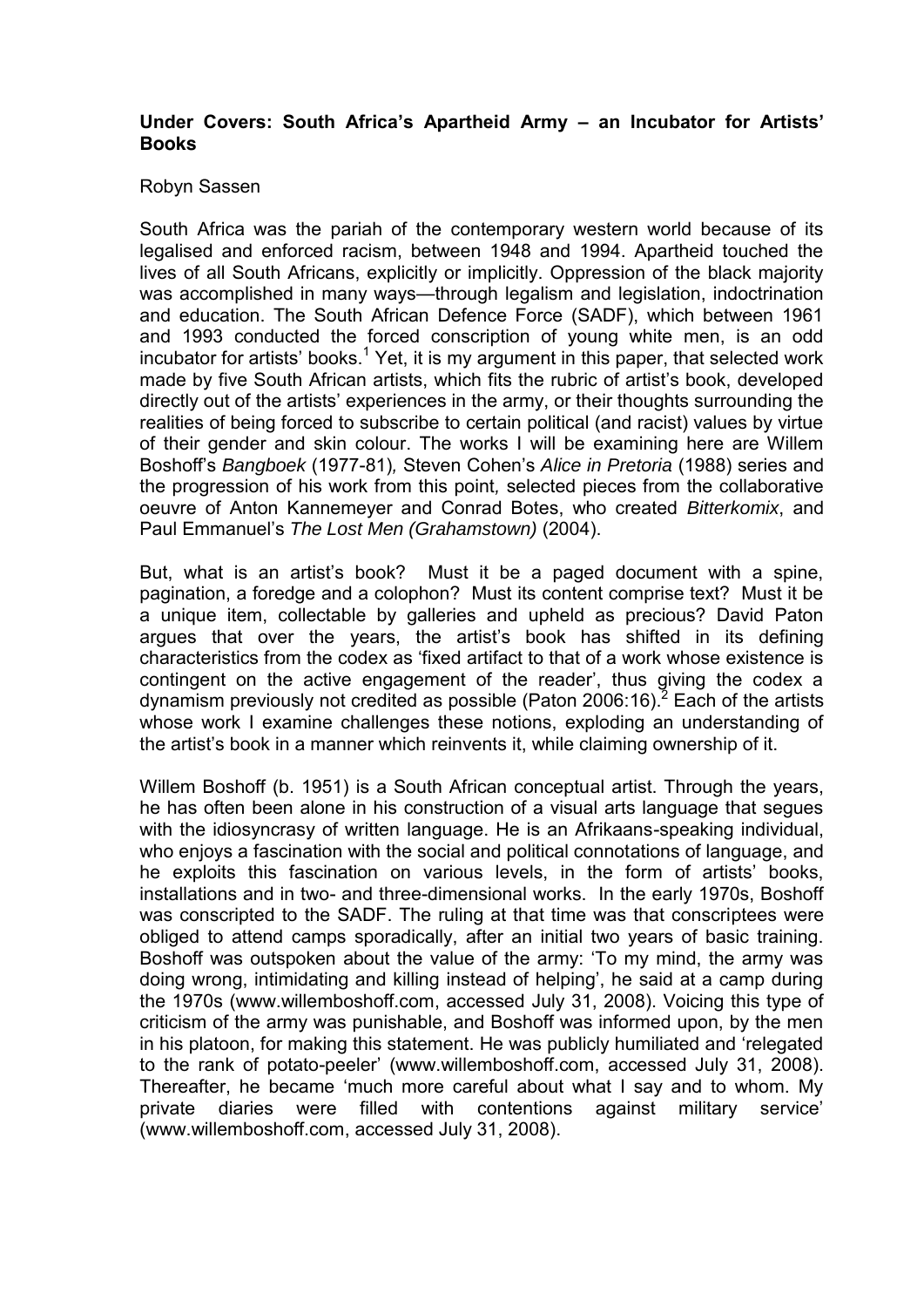These private diaries saw surreptitious light of day a couple of years later, when Boshoff was called up for another camp. This time, he refused to handle a weapon, and was relegated by a kindly chaplain to a desk job. During this period he typed up an 86-page document on a military typewriter and official paper. It ridiculed army practices and criticised military principles.

The following year, as another camp loomed, he resolved to refuse to wear a uniform or to obey orders, actions which were then punishable by imprisonment. In preparation for spending time in jail, he devised a secret alphabet and wrote up his notes … in this code … As it turned out, he had already completed the required number of camps, and so the crisis was averted. But Bangboek, 'The Book That Is Afraid', remains as a record of the moment (Vladislavić 2005:40). $3$ 



Bangboek detail (1977 – 1981) Willem Boshoff. Ink, paper, masonite. Unique work. Photograph: John Hodgkiss.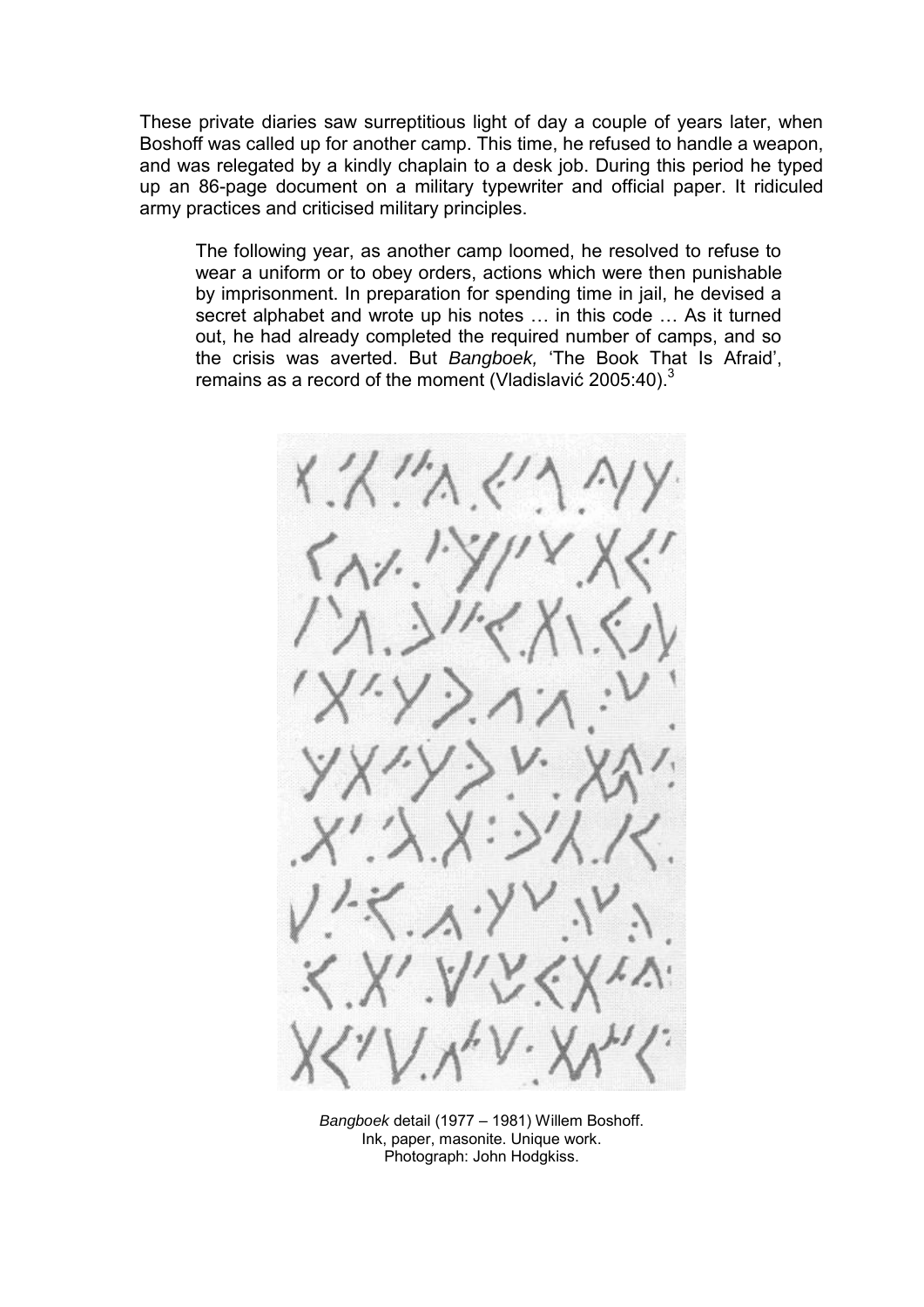In 1984, Boshoff submitted the completed book in partial fulfilment of his National Higher Diploma in Fine Art at what was then the Technikon Witwatersrand.<sup>4</sup> This 'secretly knitted armour against arguments I would encounter'

(www.willemboshoff.com, accessed July 31, 2008), comprised a thicket of dots and lines; its original text is in phonetic English, even though the title is in Afrikaans. Boshoff's employer and promoter for his diploma (he was, at that time, teaching in the Fine Art department at that institution), was a staunch supporter of apartheid politics, and Boshoff was afraid of revealing the true content of Bangboek, which he only allowed to be revealed after South Africa's transition to democratic rule in 1994. The work takes the form of a conventional codex, bound between covers of masonite.

Steven Cohen (b. 1962), currently resident in France, is a Johannesburg-born artist best known for his impromptu performances in the public domain, which deal with xenophobia and homophobia. Cohen is white, male, South African, homosexual and Jewish, and he uses all of these determining characteristics in the construction of his bold and controversial art. He began working with the medium of screenprinting while he was in the army during the 1980s. Anecdotally, the period he spent in the army served as a catalyst for him. He told a magazine journalist:

I was a frigid, boring boy at school and a bit vacuous at university. I always wanted to be an artist and gay and never dared to be. The army turned my head around ... out of the destruction of the army I made myself what I wanted to be (Raphaely 1991:131).

During the time that he was conscripted, he refused to hold a gun, an aberration for which he was sent to the lunatic asylum associated with the army, for long periods of time. He also, at one point 'AWOLed' from the army, in order to attend a course in silk-screening at the Ruth Prowse School of Art, in Cape Town, which offered occasional courses in different art techniques. Pnina Fenster comments:

The other students on the four-month course produced eight serviettes and a tablecloth—nice florals, pink abstracts. Steven left with 30 repeats of Voortrekker Monuments,<sup>5</sup> the whole Alice in Pretoria series, and the decision to print fabrics professionally (Fenster 1989:30).

In 1988, he exhibited Alice in Pretoria. This work comprised silkscreens on canvas in which Cohen had quoted from the original 1911 John Tenniel illustrations of Lewis Carroll's (1866) Alice in Wonderland. Cohen photographically manipulated them to fit a criticism of the local status quo, which included political and sexual censorship. In these hand-coloured works, the Alice figure is placed in a context juxtaposed with a diversity of disparate sexual and violent images, including giant penises, small Voortrekker Monuments, casspirs,<sup>6</sup> hand grenades, cockroaches and other vermin, symbols not only of an aggressive sexuality and a potent sense of filth, but also of the internecine war that was ongoing in South Africa at the time.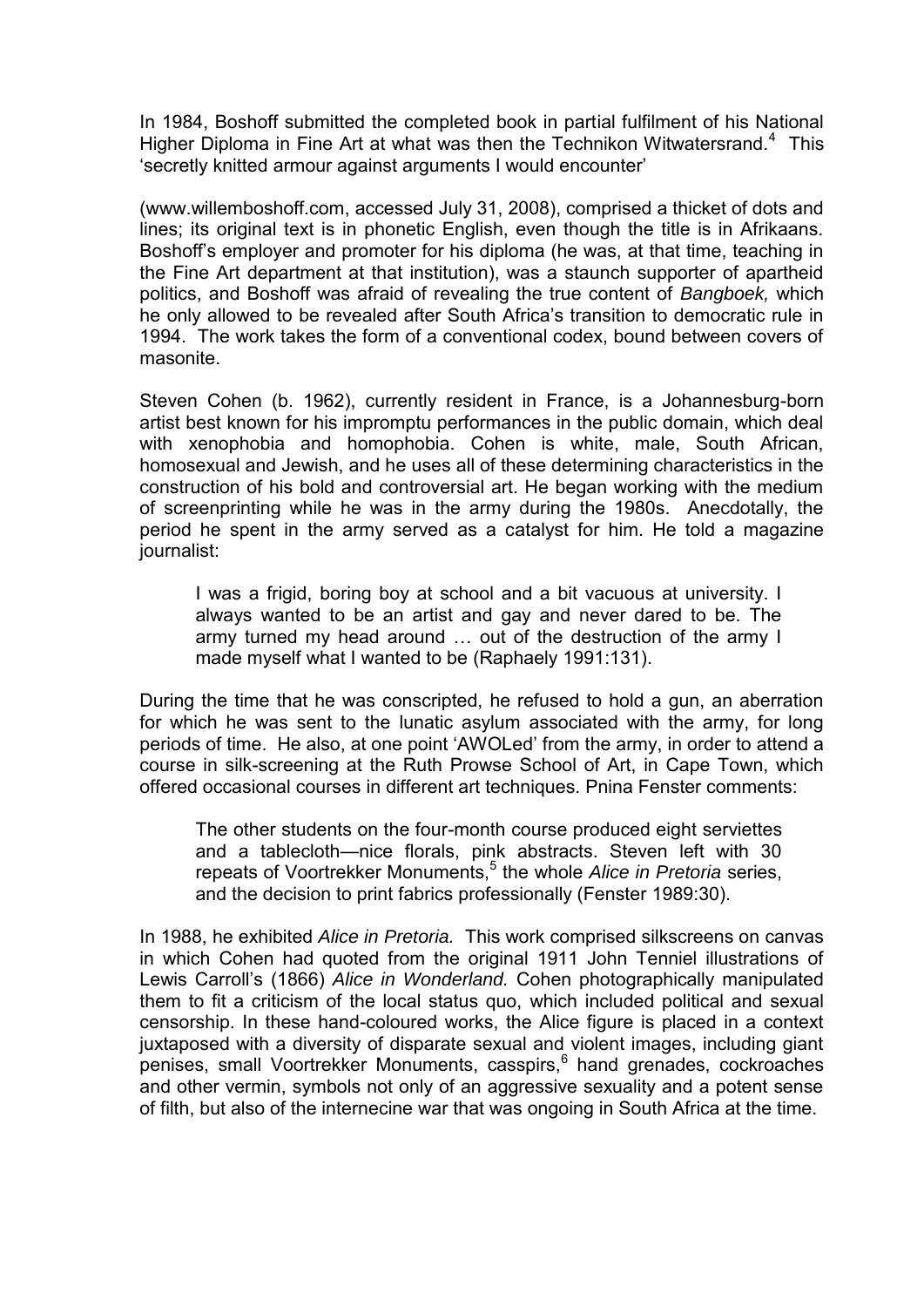

Alice in Pretoria (1988) Steven Cohen. Hand-coloured screenprint on canvas. Unique work. Photograph: John Hodgkiss.

The silk-screened fabric, stretched and hung like paintings gave voice to other display possibilities for Cohen, that would engage the viewer on a more intimate and personal level. In 1989, he took part in a two-person exhibition at the Market Galleries in Newtown, Johannesburg. Entitled 'The Living Room', the exhibition represented a move toward three-dimensional articulation, and in my representation of the concept, into creating artists' books on a particularly conceptual level. This exhibition comprised generally period style furniture, which Cohen had reupholstered with his printed fabrics. By this time, the subject of his fabrics had shifted to becoming even more politically outspoken than they had been, and he began using the faces of important apartheid leaders and social icons, such as Paul Kruger and Hendrik Verwoerd<sup>7</sup> as repeat design elements. It is my contention that these pieces of furniture and fabric promote interactivity in a manner in which traditional two-dimensional or three-dimensional art does not. It is also my contention that without the catalyst of the army, Cohen would not have developed as politically articulate a repertoire.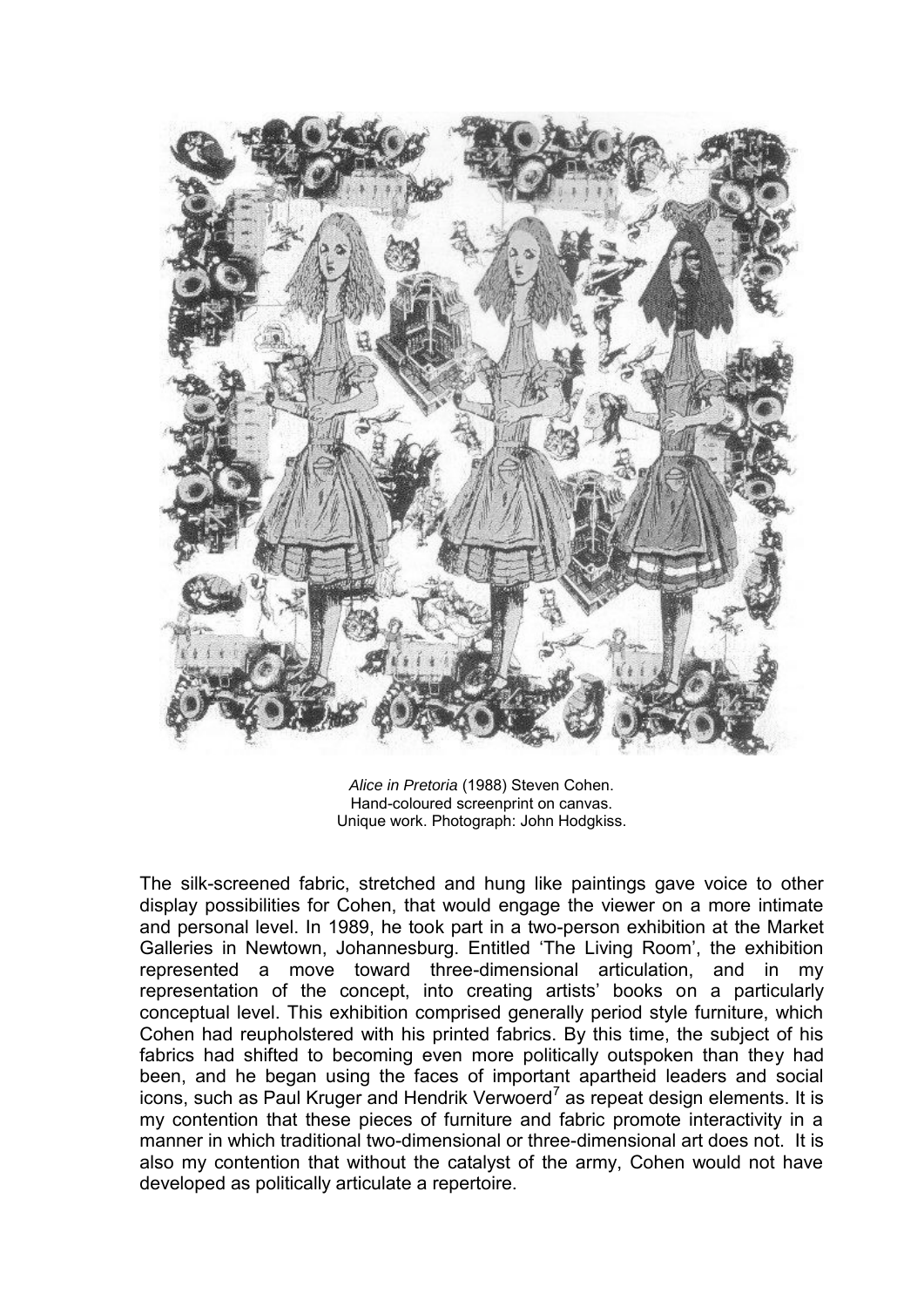It is significant to bear in mind that during apartheid, with particular reference to the 1980s, when in many respects, the struggle for liberation was at its most violent peak, South Africa's political atmosphere was characterised by extreme censorship. The Publications and Entertainment Act of 1963 defined categories of undesirable literary material:

A publication or object shall be deemed to be undesirable if it or any part of it

- a) is indecent or obscene or harmful to public morals;
- b) is blasphemous or is offensive to the religious convictions or feelings of any section of the inhabitants of the Republic;
- c) brings any section of the inhabitants of the Republic into ridicule or contempt;
- d) is harmful to the relations between any inhabitants of the Republic;
- e) is prejudicial to the safety of the State, the general welfare or the peace and good order (De Lange 1997:8).

Other governmentally imposed Acts included the Indecent or Obscene Photographic Matter Act, the Customs and Excise Act, the Protection of Information Act, the Internal Security Act and the Public Safety Act, all of which had definitions that were largely subjective and that effectively 'meant that the South African public ... lived in a state of varying degrees of ignorance, often unaware of what [was] … happening in their own country' (Jacobson 1993:47). These campaigns were made known nationally through the media and one of their effects was the rendering taboo of many socio-political issues for discussion. Another effect was the burgeonings of an underground movement, in which artists were creating work that completely contradicted all of these values as radically as possible.

Sexuality was also potentially a volatile issue, which could represent deviation from the white parochial mindset that ruled South Africa at the time. Homosexuality was a punishable crime. In 1985, an ad hoc committee was set up by the President's Council to investigate the Immorality Act. This committee recommended an investigation into 'what programmes of rehabilitation or forms of punishment would be desirable' for society to 'express its abhorrence to homosexuality' (Gevisser 1995:60).

This type of mindset opened the possibilities of irreverent art wide; there are many manifestations of this, particularly from the late 1980s. Artists Anton Kannemeyer (b. 1967) (a.k.a. Joe Dog) and Conrad Botes (b. 1969) (a.k.a. Konradski) met at Stellenbosch University in 1988 and began collaborating on a comic strip which developed into Bitterkomix (launched in 1992), a series of hand-drawn comic narratives contained in sporadically produced anthologies, which aggressively parody the comic genre, bringing sexually explicit images and extreme violence in its story lines. Kannemeyer and Botes collaborate with other artists in creating this project, which aimed to be distributed widely at retailers. Andy Mason comments that comics 'are often regarded as the quintessential 20th century pop art form, linked to the emergence of mass literacy and the rise of the great newspaper and popular publishing empires' (Mason 2006:5). In some respects, this makes reflection on Bitterkomix as artists' books anachronistic, yet, the culture to which Bitterkomix subscribes is anti-comic in the mainstream understanding of the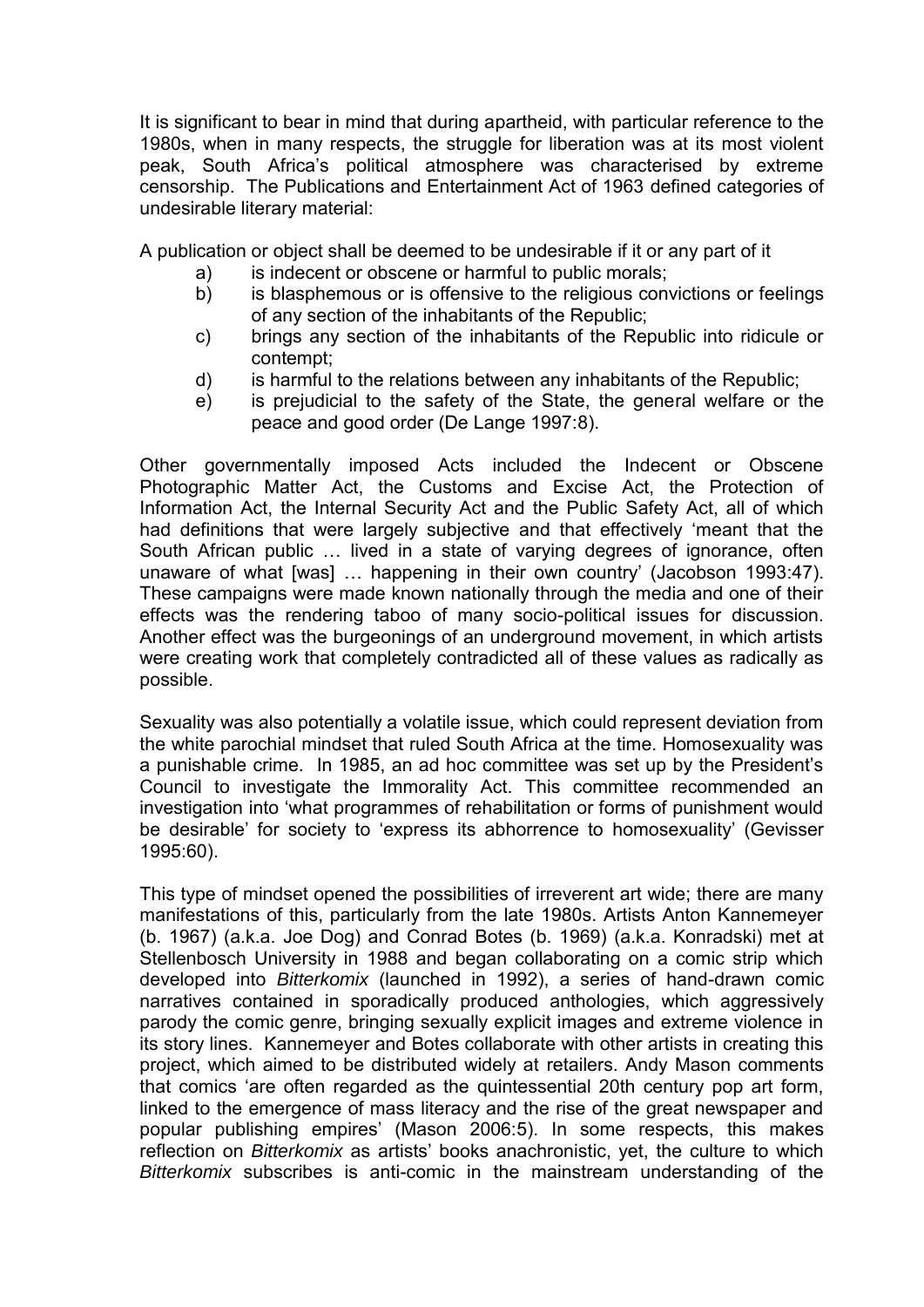concept; the artists draw from beyond the mainstream arts community. Rather, the project serves as a platform for generating controversy.

For Kannemeyer, it has been a concerted campaign of revenge against the hated authority figures of his boyhood—his father who abused him, 'Barries' who caned him, and all the headmasters, dominees,<sup>8</sup> policemen and rugger buggers who in one way or another attempted to indoctrinate, punish and belittle him … Botes … explore[s] the subterranean, subtextual dimensions of graphic storytelling (Mason 2006:7).

This may be seen in Kannemeyer's Boetie (1995), a sequential story which tells of the main protagonist, Boetie, a child living with an abusive father. It's a direct and horrifying in its detail, honed in a format that would make it intelligible as a comic for a young child to read, and yet, its content represents an insight into domestic abuse that society demands be hidden behind the proverbial lace curtains. Similarly, Botes's cover for the Best of Bitterkomix (1998) offers a complex layering of socially precious values which press on sensitive taboos of the contemporary Afrikaans society, from religious to state-based values, as well as ones concerned with political history and sexuality.



Best of Bitterkomix Volume 1. (1998) Conrad Botes (a.k.a. Konradski) Pen and ink.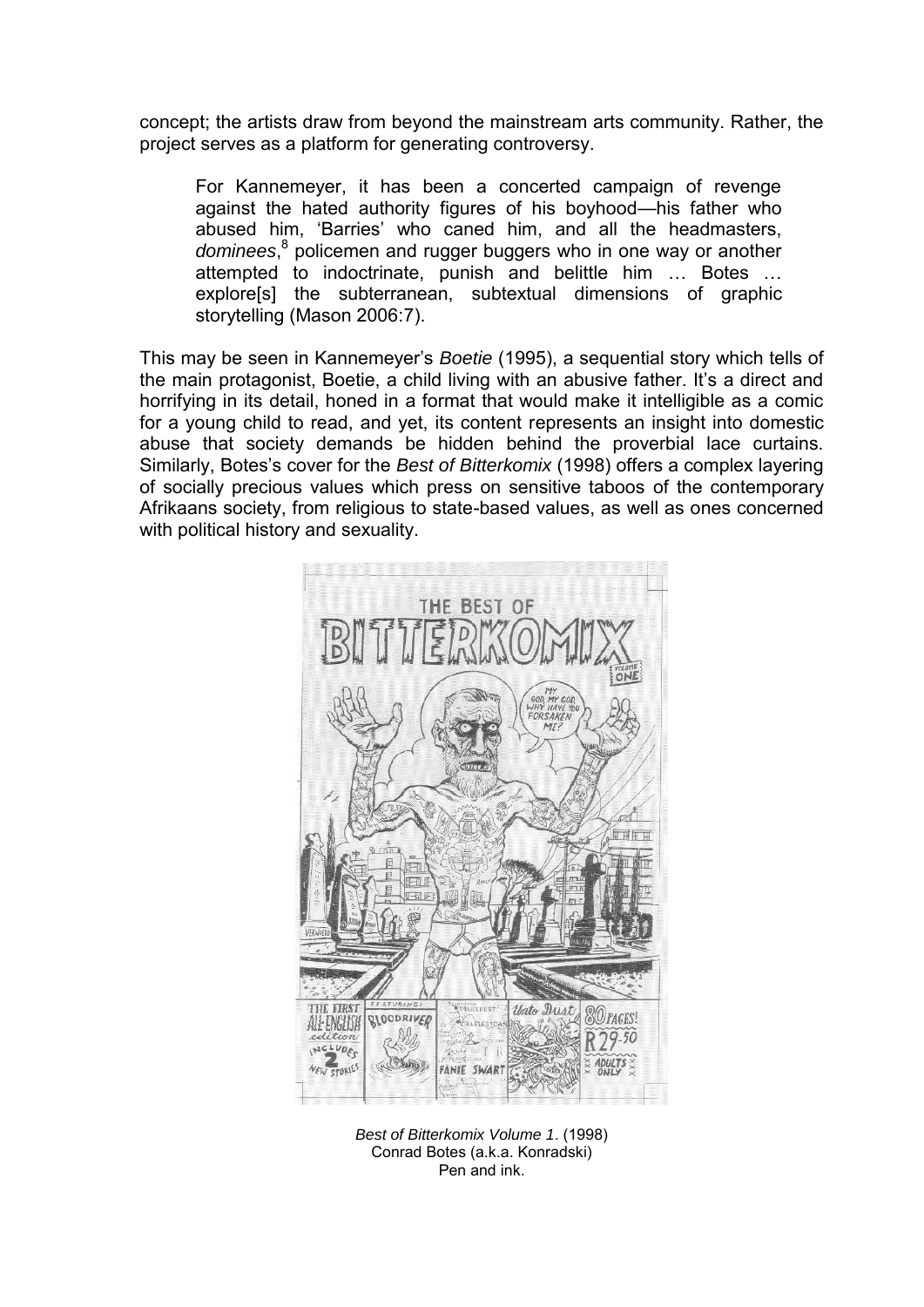The work is controversial on several counts. According to Liese van der Watt:

… these works are directed against some or other taboo within Afrikaner society with Calvinism and patriarchy particularly under attack. Whether through crude and obscene language … or explicit sexual scenes preferably juxtaposed with some or other reference to religion, these works have elicited much attention in especially Afrikaans media. The reception of these works have centred around arguments about freedom of expression. In most instances the works were either censored, ... removed from being exhibited in public spaces, exhibitions closed down or altogether boycotted (van der Watt 1997:120).

Van der Watt argues, however, that rather than upsetting values irreparably and exposing flaws in the mindsets that propagated these values, the work of Bitterkomix represents a direct 'flipside' of the situation. Drawing explicit sex and gratuitous violence becomes a gesture for its own sake, rather than one bearing a message about sexism or racism or xenophobia, for instance. Rita Barnard corroborates this, with her reflection on the type of criticism Bitterkomix garnered from the time of its inception. Poet and communist cadre, Jeremy Cronin challenged the makers of Bitterkomix and other young rebellious Afrikaner-focused projects to 'grow up, move beyond the oedipal and bohemian politics of 'flashing rude signs at the Voortrekker Monument' and 'stand shoulder to should with the great majority' in the fight for an inclusive democracy' (Barnard 2006:142). Cronin argued that Bitterkomix's preoccupation with the Afrikaner patriarchy and its satirising of 'the hypocrisy, venality and outright perversion of parents, teachers, ministers and politicians' (Barnard 2006:142), was juvenile and escapist. On the other hand, the satire evoked by Bitterkomix embodies a politics of confrontational negation, like that of Cohen's silk-screens and early furniture pieces.

Contemporary South African printmaking boasts an uneasy relationship between classical printmaking and the attention-seeking gestures that have historically informed protest art, lending itself to performance culture. It is my belief that the medium and discipline of the artist's book sits, possibly uncomfortably, but nevertheless dynamically between these two approaches to art. Paul Emmanuel (b. 1969) is critically positioned after South Africa's transition into democracy; he engages with the notion of performance art, exploiting a technique derivative of printmaking in which to do so. The nature of the work is such that it confronts the notion of textual readability; it opens up the body in a manner which forces it in the rubric of a book of sorts. In The Lost Men (Grahamstown) (2004), Emmanuel employs the technique of blind embossing onto the surface of fleshy parts of his own body. He examines the political implications of his gender through the names and thus the identities of young men killed in South African wars. He embosses hot lead text bearing the names of these fallen soldiers into vulnerable parts of his own body.

Emmanuel is critically positioned after South Africa's transition into democracy; he emerged into the cultural sphere as a professional artist after the struggle period. Emmanuel missed forced conscription because he was not born in South Africa.<sup>9</sup>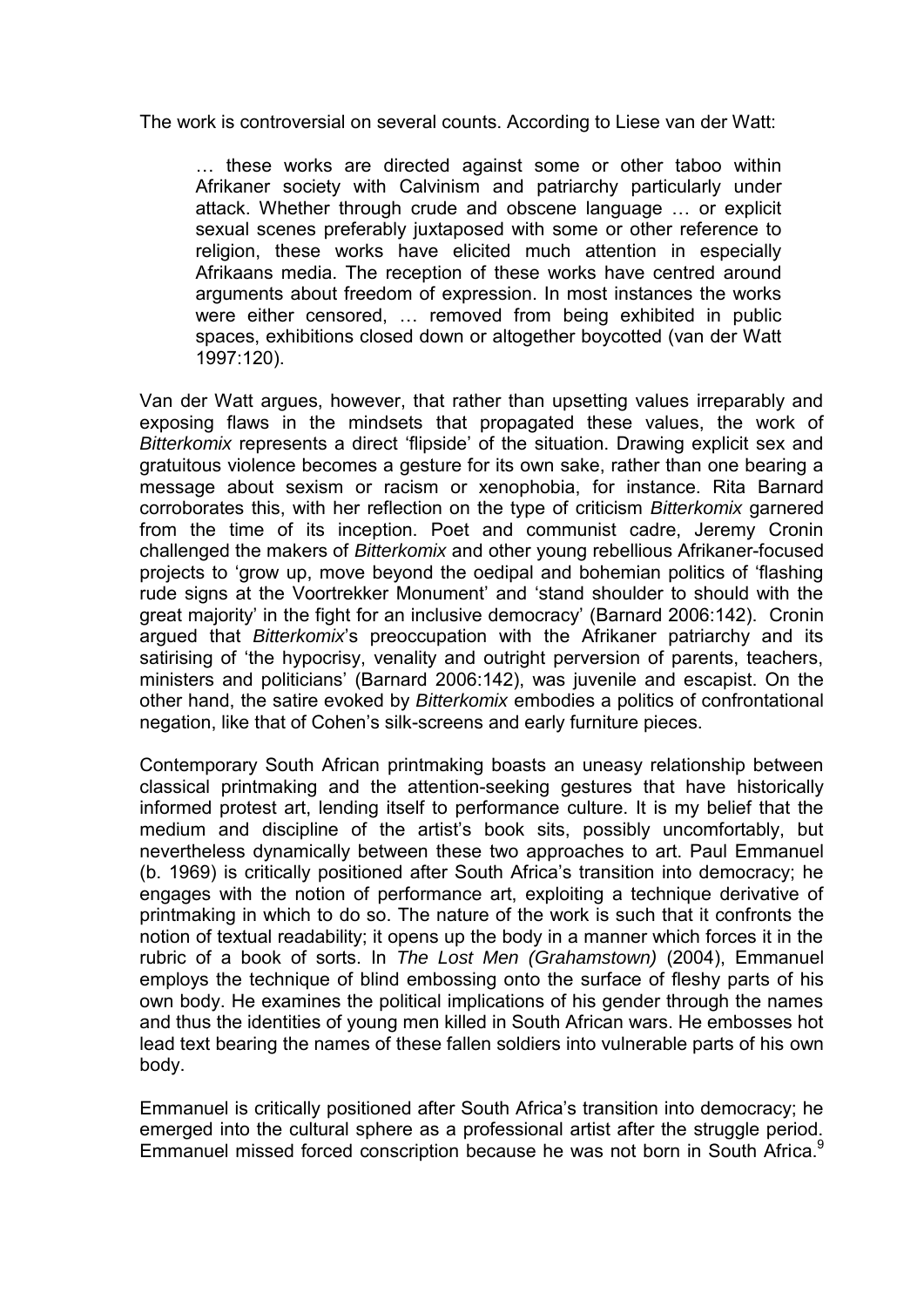He makes performance art and artists' books, using his body as a matrix for blind embossing and to explore issues of his own genderised identity.

The lost Men (Grahamstown) detail (2004). Paul Emmanuel Photograph: Andrew Meintjies.

The direct use of the body offers a spin of values, which force the art to become confrontational on several levels. With reference to the use of the living human body in art, Kathy O'Dell explains the 'it's me' quality, a term developed by Roland Barthes with regard to the readability of photographs and the domain of touch.

[I]n masochistic performances, not only because of the enormous attention the artist brings to the body but also because of the focus on the performer's skin … [the viewer is provided with] … a general point of identification (O'Dell 1998:15).

In The Lost Men (Grahamstown) (2004), Emmanuel explores connotations of his gender, through extrapolating on the identities of young men killed in wars. This work is an installation of 21 sheets of silk, 1 x 2m in size, printed with photographic images of parts of the artist's naked and shaved body that have been embossed with an old serif font lead typeface, bearing the names of actual British, Boer and Xhosa men killed in the Frontier Wars in the Eastern Cape of South Africa, between 1820 and 1850. The sheets were hung on washing lines within the landscape. The installation's appearance was determined by unpredictable movement of the sheets in the wind. 'The Xhosa names were never recorded except in stories told by the white soldiers', Emmanuel explained in an interview. 'They aren't even full names' (Tipping Woods, 2004). The body parts onto which the texts have been embossed are male and white, but without other recognisable identity.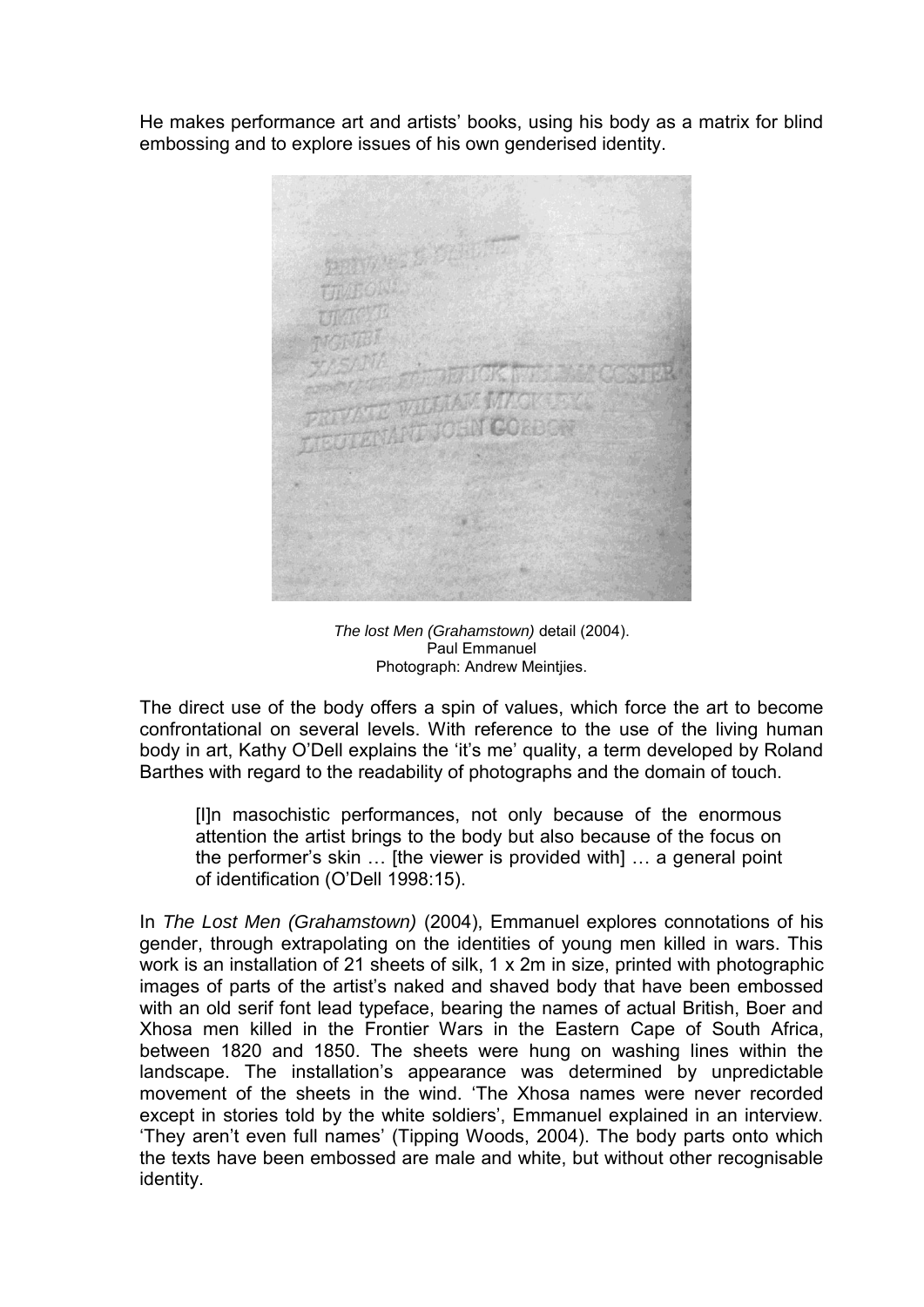Trained and employed as a printmaker, Emmanuel's articulation as an artist has been shaped by the disciplines that inform classical printmaking. He first earned critical repute for his intensely detailed mezzotints. In The Lost Men, Emmanuel contextualises himself: '…making and working with material objects [is] … a way of 'cheating death'' (Sassen 2006:9). He explains part of his motivation in creating this work as resting on impermanence. Using the body as a matrix to create these embossings becomes particularly poignant for this reason. Unlike a plate that has been permanently etched or cut into, the flesh will heal itself from a bit of hot lead pushed into its surface. This series offers an astute engagement with the body as medium and support, but also on the history of marking the body to denote ownership by others. Emmanuel alludes to the idea that his maleness could have led him to be a casualty, fighting a war in which he may have had no vested interests or even opinions. He elects to represent the manner in which he has used his body as printmaking matrices in another means of printmaking—the photograph. Rather than inking up and printing this matrix, he gives it life and socio-political resonance by photographing it. Yet, Ariella Azoulay who considers the role of photography in a world coloured by the prevalence of death in the media, groups casting and stamping together with photography as a form of reproduction of images. She cites Heidegger: 'we are living in an era of the conquest of the world as a picture' (Azoulay 2001:17). In many ways, Emmanuel's work resonates with the clinical genre of photography that documents medical anomalies for research purposes. This type of imaging relates them to the traditions of colonialism which stereotyped specific groups of people for the purposes of scientific study, often very destructive in its implications and isolation of 'human types'.

A consideration of the work and thinking methodologies of these five artists reveals, I believe, a potent and grown up artists' book aesthetic coming from a country that was handicapped by cultural embargo and economic sanctions during the Eighties and Nineties. The visual language articulated by these artists is coloured with a violence, at times explicit, at others, internalised and selfquestioning. Boshoff's Bangboek is intentionally closed to a potential reader. The whole narrative it contains has effectively been censored from any prying eyes whatsoever, into a key-less code. Cohen's work is visually outrageous with its use of penises in a culture where issues relating to sex was prohibited, and his trivialising of political figures' faces in a manner evocative of flower borders in decorative fabric flew in the face of the authorities' values. Bitterkomix created by Anton Kannemeyer and Conrad Botes has achieved cult status amongst Afrikaner youth as well as art aficionados. Emmanuel's confrontation with a viewership is troubling—he has attempted to travel this work to different international arenas, where war has informed a lot of the local mindset and litany, including Ireland, Botswana and Lebanon. The work has met varying success in terms of its reception and in principle. Communities thwarted by the presence of war and enforced restriction on freedom of expression remain frightened and resistant to work of this nature. I believe that the presence of violence in a given society, particularly governmentally-imposed and often dictatorially established violence, opens up challenges to creative practitioners to develop a visual grammar that counterpoises this violence with a corollary. The artist's book, or a manifestation of it, in South Africa, is still fairly marginal as a medium or support in contemporary art making, but the five artists in this article offer insight into its dynamism.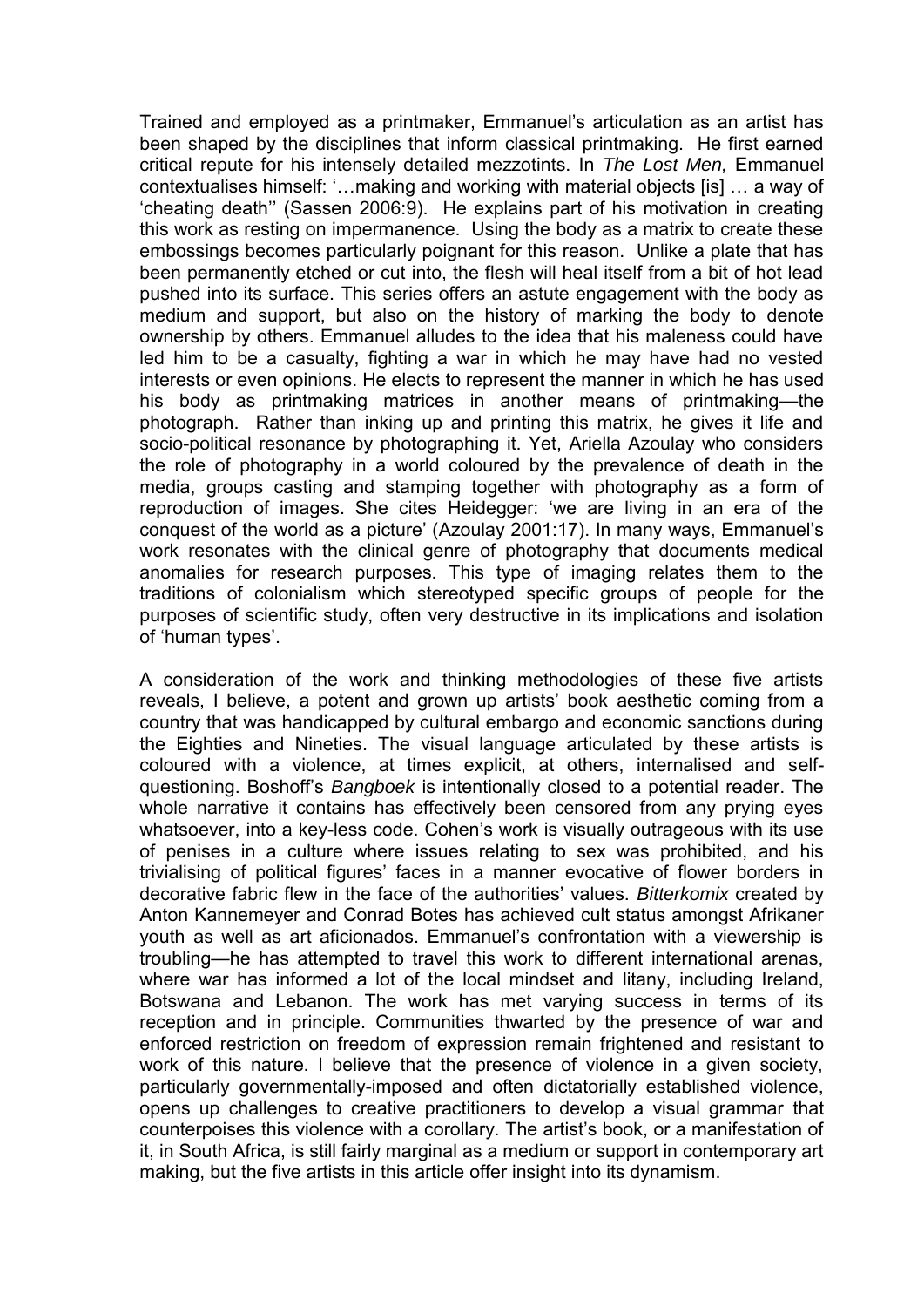Bibliography

'A different fight for freedom: A history of South African lesbian and gay organisation from the 1950s to the 1990s' in Defiant desire: Gay and lesbian lives in South Africa. Edited by M. Gevisser and E. Cameron. Gevisser, M. (1995) Routledge: New York and London. 14-88. ISBN: 0-415910-61-7.

An Unpopular War: From Afkak to Bosbefok: Voices of South African National Servicemen. Thompson, JH. (2006). Zebra Press: Johannesburg. ISBN: 978-1- 77007-301-2.

'Artists' Books as Intersection of Codex and Digital Environment' in Paton, D. (curator). Navigating the Bookscape: Artists' Books and the Digital Interface. Exhibition catalogue. Paton, D. (2006). Aardklop Arts Festival, Potchefstroom. 12- 17.

'Bitterkomix: Notes from the Post-Apartheid Underground' in The Big Bad Bitterkomix Handbook: Anton Kannemeyer and Conrad Botes, edited by S. Shepherd. Barnard, R. (2006) Jacana Media: Johannesburg. 140-155. ISBN: 1- 77009-331-1.

'Bitterkomix 2002: Silent comics, critical noise and the politics of pielsuig' in The Big Bad Bitterkomix Handbook: Anton Kannemeyer and Conrad Botes, edited by S. Shepherd. Mason, A. (2006) Jacana Media: Johannesburg. 4-15. ISBN: 1- 77009-331-1.

Casspir. [www.globalsecurity.org](http://www.globalsecurity.org/) Accessed August 2, 2008.

Contract with the skin: Masochism, Performance Art and the 1970s. O'Dell, K.(1998). University of Minnesota Press: Minneapolis. ISBN: 978-0-81662-887-2.

Death's Showcase. Azoulay, A. (2001). MIT Press: Cambridge, Massachusetts. ISBN: 978-0-26201-182-2.

'Different comic, same old story? Exploring Afrikaner identity in a post-apartheid South Africa' in Making Art Making Meaning: Proceedings of the 13th Annual Conference of the South African Association of Art Historians. Van der Watt, L. (1997). Stellenbosch University: Stellenbosch. 120-123.

'Foreword' in After-image: Paul Emmanuel. Charlton, J. (2004). US Art Gallery, **Stellenbosch.** 

'Hanging on the Hill'. Cue. Tipping Woods, D. (2004).

Henrik Frensch Verwoerd. [www.nationmaster.com.](http://www.nationmaster.com/) Accessed July 31, 2008.

'Introduction' in Paton, D. (curator). Navigating the Bookscape: Artists' Books and the Digital Interface. Exhibition catalogue. Sassen, R. (2006). Aardklop Arts Festival, Potchefstroom. 8-9.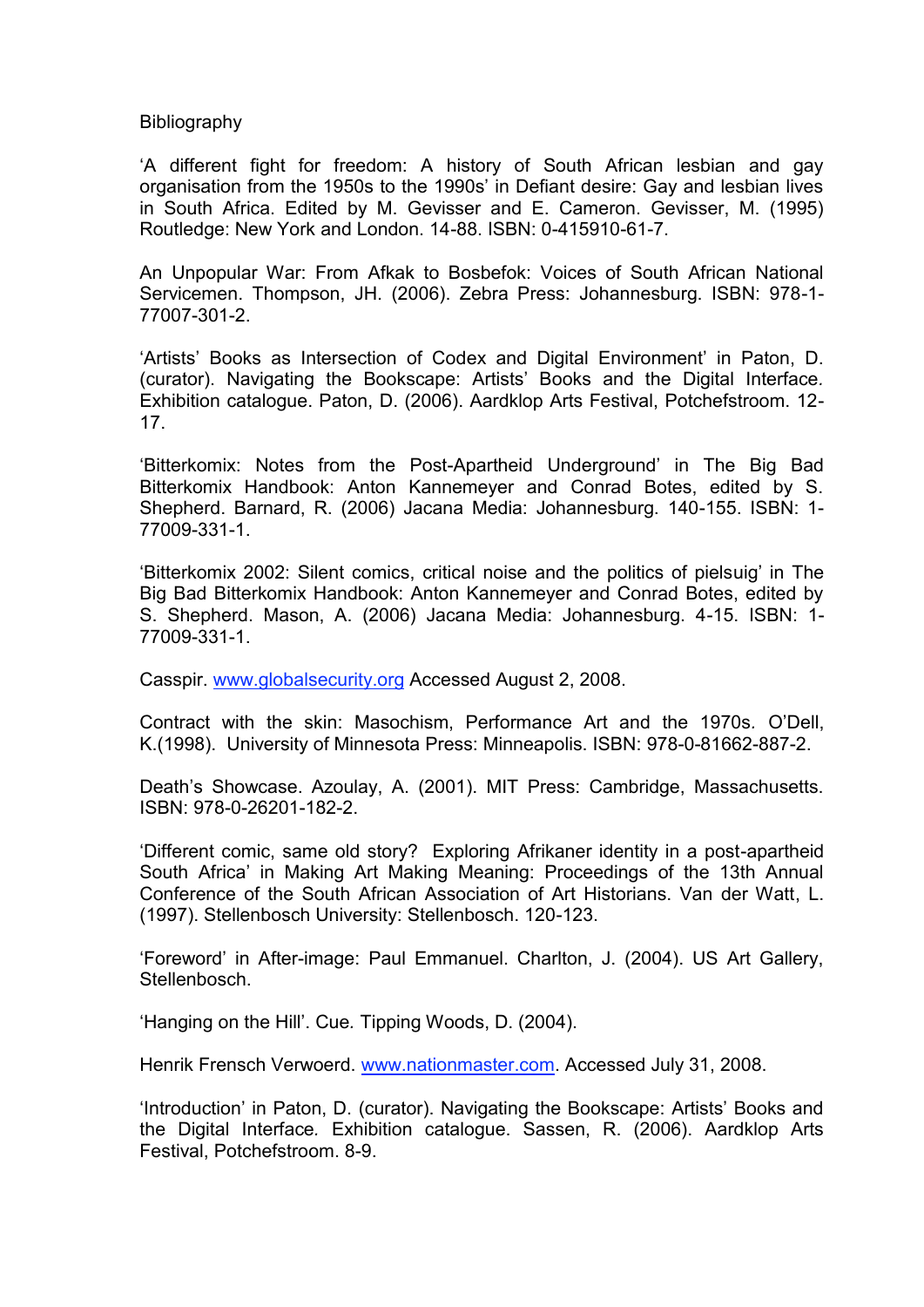Paul Kruger: [www.sahistory.org.za.](http://www.sahistory.org.za/) Accessed July 31, 2008.

Powers of Horror: An Essay on Abjection. Kristeva, J. (1982). Columbia University Press: New York. ISBN: 0-231053-47-9.

'Relevant legislation, its application and interpretation: Censorship law in South Africa' in Limits of liberty: Obscenity, blasphemy and hate-speech: How much can we tolerate? Edited by Ludman, B. Jacobson, L. (1993). Mayibuye Centre, University of Western Cape and Anti-Censorship Action Group, Cape Town. 47-49.

'Review: The Lost Men' Art South Africa. 3:1 (Spring). Greslé, Y. 2004b.

SADF: http:encyclopedia.thefreedictionary.com. Accessed August 2, 2008.

Steven Cohen/Princess Menorah: Coming Out Jewish in South African Art. Sassen, R. (2005). Unpublished Master's Dissertation, University of the Witwatersrand, Johannesburg, South Africa.

'Steven Cohen's culture shock' in Cosmopolitan. Raphaely, C. (1991). January: 129-132.

'The ANC in Exile, 1960-1970' in The Road to Democracy in South Africa. Volume 1 (1960-1970). Ndlovu, SM. (2004). Zebra Press: Cape Town. ISBN: 1-86872- 915-X.

The Book Arts Web: [www.philbiblon.com](http://www.philbiblon.com/) Accessed August 5, 2005.

The muzzled muse: Literature and censorship in South Africa. De Lange, M. (1997) John Benjamins Publishing Company: Amsterdam and Philadelphia. ISBN: 9-02722-220-7.

'Through the looking glass' in Sunday. Fenster, P. (1989). July 30. 28-30.

Voortrekker Monument: [www.skyscraperpage.com](http://www.skyscraperpage.com/) Accessed July 31.

'Wars Incarnated' Cue. Greslé, Y. (2004a).

Willem Boshoff. Vladislavić, I. (2005). David Krut Publishing: Johannesburg. ISBN 0-9584860-1-8.

Willem Boshoff website: [www.willemboshoff.com.](http://www.willemboshof.com/) Accessed July 31, 2008.